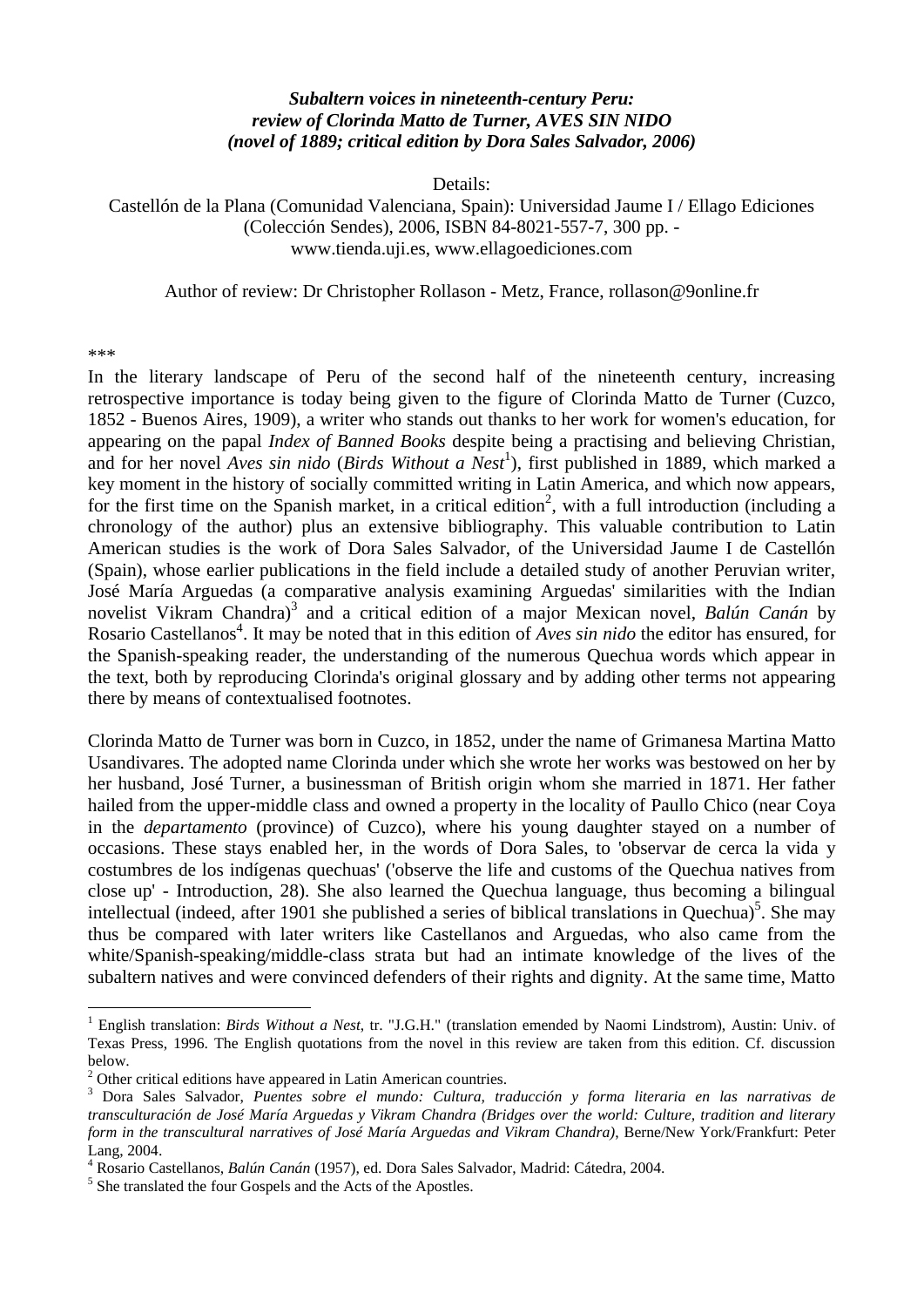was from early on an active promoter of the cause of Peruvian and Latin American women, whatever their ethnic origin. After her husband's death in 1881, she sought, with success, an independent life: she became the editor-in-chief of two important newspapers, *La Bolsa* of Arequipa (the first woman in Latin America to occupy such a position - 1883), and, later, *El Perú Ilustrado* of Lima (1889). Also in the capital, she even founded, in 1892, a printing-press, *La Equitativa*, which was staffed exclusively by women. In addition, she lectured, in Peru and later in Argentina, on women's issues and literary subjects, and here we may note that Dora Sales' edition includes, as an illustrative appendix, the full text of one of Clorinda's lectures, 'Las obreras del pensamiento en la América del Sud' ('The female builders of thought in South America'), given in Buenos Aires in 1895.

*Aves sin nido* was the first work of fiction by a writer who had previously specialised in brief texts in the *costumbrista* (approximately, fokloric) genre. She followed it up with two other novels, *Índole* (*Character*, 1891) and *Herencia* (*Heredity*, 1893), but it is this, the first, which has always been her best-regarded work. The reception of *Aves* involved controversy from the beginning: while the author received a personal letter of support from Peru's then President, Andrés Avelino Cáceres, the reaction of the church hierarchy could not have been more negative. Things came to a head in 1890, with the appearance, in *El Perú Ilustrado* (the newspaper edited by Clorinda), of 'Magdala', a short story by the Brazilian writer Henrique Maximiano Coelho Neto, which suggested a possible less-than-platonic relationship between Jesus and Mary Magdalene. The Catholic church responded with a series of harsh reprisals: Matto was excommunicated and forced to resign her editorship, and the church's revenge extended to her novel, which in principle had nothing to do with the matter. *Aves sin nido* was placed on the Vatican's feared *Index of banned books*, and its author was even burned in effigy on the streets of Arequipa and Cuzco. Clorinda held out in Perú until 1895, in which year, after another serious incident (the women's press which she had run since 1892 was looted), she went into exile in Argentina (it was there, in Buenos Aires, that she ended her days), and, still a Christian believer, transferred her interest to the Protestant faith, developing close links with the American Bible Society.

What, then, is this novel about, to have provoked such extreme reactions? The reply lies, beyond any doubt, in its plot itself. The story is located mostly in Killac, an invented small town presumably modelled on the real locality of Tinta, in the *departamento* of Cuzco (where the Turner couple lived), and, in the closing chapters, in an imposing city which, if unnamed, is evidently Lima. It is a fiction pertaining to the realist, if not naturalist, mode, told by a third-person narrator of the omniscient-didactic type who may be identified, in general terms, with the author herself. Given the socially engaged nature of the novel, it is not surprising to find that the characters fall, in all but black-and-white fashion, into two categories, the 'good' and the 'bad' - the former being the downtrodden natives and the white liberals who support their cause, and the latter being the representatives of power, administrative and clerical.

The main agents of the plot are a young couple of liberal and reformist convictions, Fernando Marín, a manager for a mining company, and his wife Lucía, who are newcomers to the town. They develop a friendship with another couple, from the subaltern strata: the Quechua natives Juan and Marcela Yupanqui, whose home is a humble hut. This desire to breach the social norms receives a severe punishment from the authorities, headed by the governor and the priest, who mastermind a raid by third parties on the Marín couple's house, for which they subsequently fix the blame on another native, the sexton Isidro Champí, who is thrown into jail. The raid leaves Juan and Marcela wounded to death, and the Marín couple adopt their two daughters, the now orphaned Margarita and Rosalía (the 'birds without a nest' of the title). Fernando and Lucía soon find themselves harassed into quitting Killac. Meanwhile, however, Manuel, a young idealist who has been brought up in the governor's house as his son, falls in love with Margarita. His feelings are returned, and thus the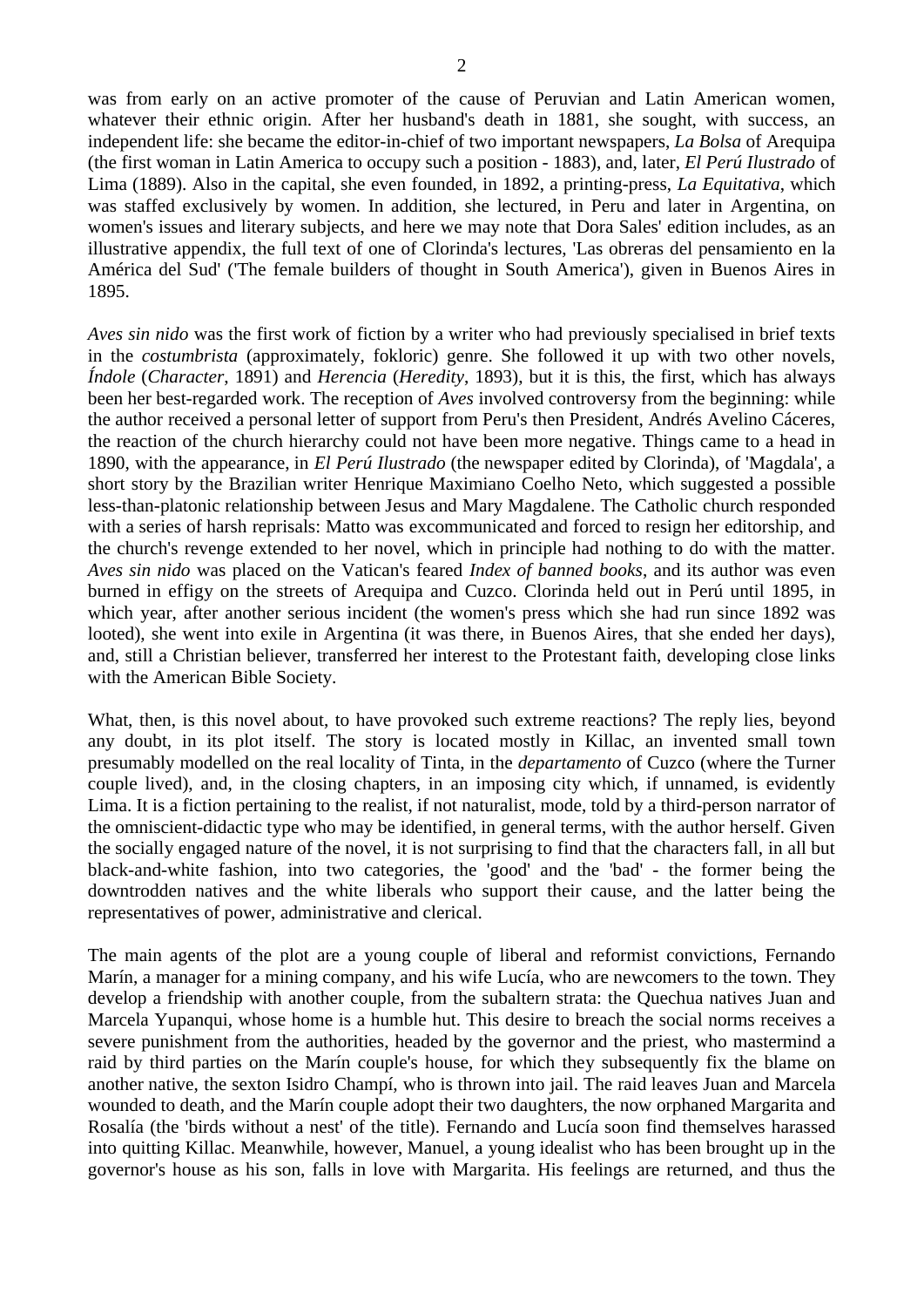possibility is glimpsed of an ethnic and cultural *métissage* which would contribute to breaking barriers. All agree that the Marín couple will go to Lima with their adopted daughters, and that Manuel will quickly join them in order to formalise his engagement to Margarita. The Marín family's journey is complicated by a dramatic episode when their train is derailed and their lives hang in the balance, but finally they all meet up with Manuel in a Lima hotel. It is at that moment that the cruel dénouement takes place which marks the end of the novel: it is revealed that Manuel is in reality not the governor's son, but the illegitimate offspring of the late bishop of Killac, that Margarita is the natural daughter of the same ecclesiastic, that the revered bishop had cynically taken advantage of the mothers of both young people, and that Margarita will thus remain, irremediably, a hapless 'bird without a nest'.

Matto's story, while it may be called naturalist in general terms, also has a number of characteristics of a nature that may be called, as Dora Sales puts it, 'folletinesco' ('sensationalist' - Introduction, 45). The subject of clerical abuses recalls another naturalist work, the novel *O Crime do Padre Amaro* (*The Crime of Father Amaro*, (1875) by Portugal's José Maria Eça de Queiróz, while the presence of involuntary incestuous desire suggests comparison with *La madre naturaleza* (*Mother Nature*), the naturalist novel of 1887 by Emilia Pardo Bazán from Galicia (Spain). Despite the sensationalist charge, the novel's harsh ending may be justified as dramatising the difficulty, or near-impossibility, of breaking the barriers of ethnicity and class in a deeply unequal society, however good the intentions may be. Another element which has been questioned by critics is the train crash, which some have seen as a narrative diversion adding nothing to the book's themes. In addition, within the realist and/or melodramatic narrative there occur almost constant interpolations, visibly didactic comments by the narrator/author whose programmatic intention is evident, since through these narratorial remarks Clorinda spells out her ideas on reforms such as dietary improvement for the working classes or the need for a married clergy as a bulwark against abuses.

Despite the furious reaction of the church hierarchy, Matto's novel was well received by the critics when it came out. In the second half of the twentieth century it fell into relative disfavour, no doubt because its attitude to social reform did not fit with the revolutionary discourse in vogue in Latin America at the time. More recently, with the rise of feminist criticism and Subaltern Studies, Matto's commitment to marginalised groups has favoured a resurgence of interest in her novel, and today it is frequently included on courses in Latin American literature the world over. It is also relevant to mention the always important aspect of translation, specifically into English. *Aves sin nido* appeared in English for the first time, as *Birds Without a Nest*, in 1904 in a version translated by 'J.G.H<sup>'6</sup>. However, as Naomi Lindstrom explains in her emended text of that translation (University of Texas Press, 1996), this first English version took numerous liberties with the text, on both aesthetic and ideological grounds, removing passages considered indelicate, reorganising the sequence of chapters and, indeed, eliminating the train crash altogether. Translation here appears as a highly ambiguous act, making Clorinda's message available to non-Hispanophone readers yet blurring that same message - no doubt seen as over-radical - in the process. Fortunately, thanks to Lindstrom's efforts today's English-speaking reading public has access to Matto's work free of those distortions.

At the same time, Spanish-speaking readers can now enter Clorinda's world in an informed fashion, by means of this first critical edition in Spain offered by Dora Sales. Her critical apparatus is extremely comprehensive, providing full factual information backed up by an evident empathy on the editor's part with Matto's feminist beliefs and solidarity with the Quechua natives. As the editor puts it, with all clarity and without forgetting the need for qualification: 'Feminismo e indigenismo, incipientes, revisables desde nuestra actualidad, pero innegablemente presentes y pioneros,

1

 $6$  These initials appear to conceal the name of J.G. Hudson (Sales, Introduction, 33n).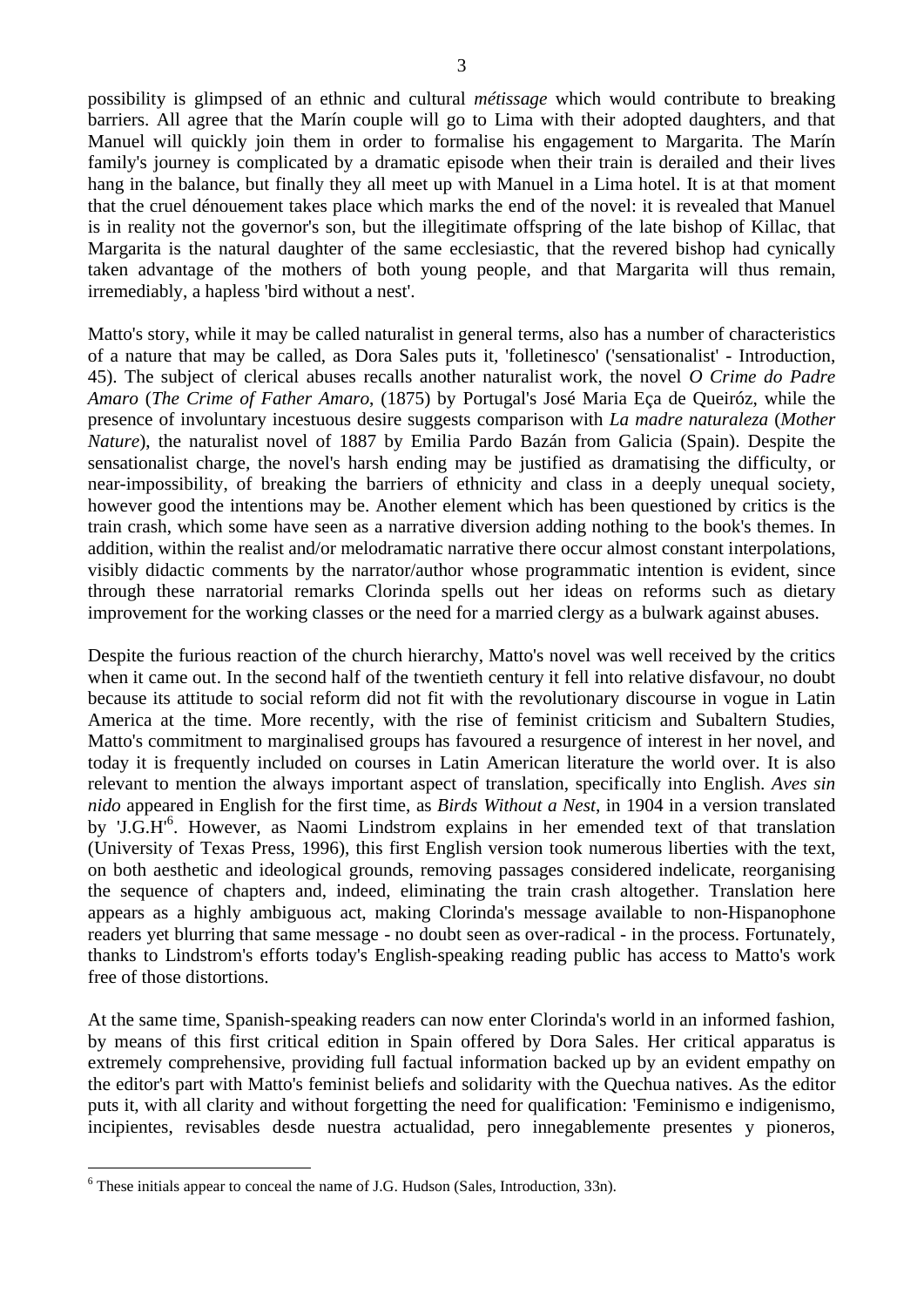constituyen los dos pilares fundamentales de la novela' ('Feminism and *indigenismo*, incipient and subject to correction from today's viewpoint, but undeniably present in pioneering guise, form the two vital pillars of this novel' - Introduction, 43). In this connection, Dora Sales stresses a number of aspects of how Clorinda's text succeeds in giving voice to the traditionally silenced subaltern, be they women or natives or both. She argues that the exploitation suffered by Marcela and Juan demonstrates with all eloquence 'la totalización del abuso que sufre la cultura indígena' ('the total nature of the abuse inflicted on the indigenous culture' - 54). Equally, she shows how the native woman, in a case like that of Marcela, 'emprendedora pero marginalizada' ('enterprising but marginalised' - 54), can dare affirm her rights and resist, to the point where she centres in herself the voice of an entire oppressed people. Further, the editor indicates how the friendship between Lucía and Marcela, two women of totally different ethnic and social origins, appears as the presage of a future model of women's solidarity and as an exemplary instance of what the Italian feminists have called *affidamento* (relationships of trust and mentoring between women): 'Entre estas dos mujeres que ocupan posiciones sociales tan divergentes se produce una hermandad de género, entre la burguesa y la subalterna' ('Between these two women, who occupy such divergent positions in society, there arises a sisterhood based on gender, between the middle-class woman and the subaltern' - 54-55)'; 'La sororidad y el *affidamento* ... son prácticas de acción e intervención que pueden sentar bases para crear redes colaborativas entre mujeres' ('Sisterhood and *affidamento* … are practices of action and intervention which can lay the bases of cooperative networks among women' - 56).

This analysis of Matto's novel, proposed by Dora Sales from the vantage point of Subaltern Studies, is fully justified by the text. The validity of her positions is demonstrated, for instance, when, after the raid on her house which leads to the death of Juan, Lucía declares: '"¡Pobre Juan! ¡pobre Marcela! ahora que la desventura nos ha hermanado, mis afanes serán para ella, y sus hijas"' ("'Poor Juan! Poor Marcela! Now that misfortune has made us sisters, my tenderest solicitude will be for her and her daughters!" - *Aves sin nido*,  $150/54$ <sup>7</sup>; or when, a little later, she affirms to her husband: '"Para mí, no se ha extinguido en el Perú esa raza con principios de rectitud y nobleza, que caracterizó a los fundadores del imperio conquistado por Pizarro"' ("'For me, (…) they have not entirely extinguished in Peru that race with principles of rectitude and nobleness that characterised the founders of the empire conquered by Pizarro'" - 153-154/58). These moments confirm the editor's reading of the character of Lucía (and through her, of the author herself) as a defender, despite her class origins, both of the women of another social class with whom she feels *made sisters*, and of the *nobleness* of the endlessly devalued original inhabitants of her country.

Additionally, and while in no way questioning the editor's positions on the aspects mentioned above, we believe it is legitimate to stress certain other facets of Matto's book which are not emphasised in the critical apparatus of this edition, but which we nonetheless believe may be of interest for understanding the text. We refer to Clorinda's treatment of Andean traditional or popular culture, and also to her presentation of the countervailing force of modern technology, in its nineteenth-century manifestation.

One of the most recurrent features of Matto's text is the presence of background details relating to the artisanal culture (mostly indigenous) of Peru. Thus, we may note how in Marcela's hut she weaves 'un bonito poncho listado con todos los colores que usan los indios mediante la combinación del palo brasil, la cochinilla, el achiote y las flores del *quico*' ('a beautiful poncho, patterned with all the colours the Indians use, combining Brazil wood, cochineal, annatto dye, and the yellow flowers of the *quico*' - 110/17); how in the middle-class house of the Marín couple there is 'un servicio de campo, todo de loza azul con filetes colorados' ('country-style tableware, all of blue china

1

 $<sup>7</sup>$  For the quotations from the novel, the page numbers refer first to Dora Sales' edition and secondly to the</sup> J.G.H:/Lindstrom translation.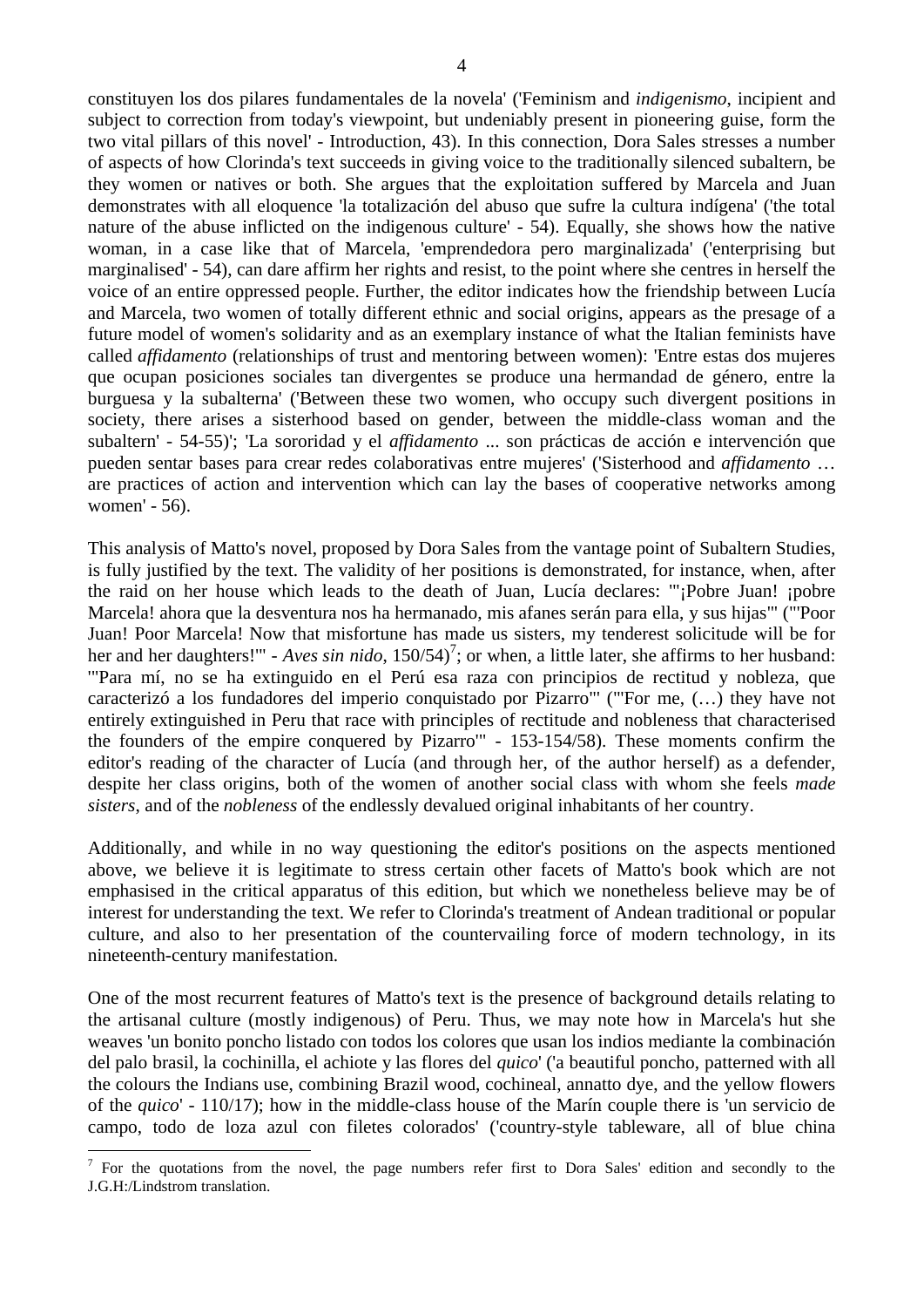5

embellished in red' - 109/16); or how Fernando reads the *Tradiciones* of Ricardo Palma, a book describing Peruvian customs (257/160). These details of traditional culture relate to white as much as to native characters, thus forming a link having the potential to break down barriers. This factor of the social environment, together with the numerous Quechua words which appear in the text, constitutes the popular culture as a possible unifying force in Peruvian society, and here it may be affirmed that Clorinda anticipates certain features of the portrayal, certainly much broader and more eloquent, of the popular culture of the Andes which would appear later in the works of José María Arguedas.

Another significant theme in the novel is the presence at plot level of the modern technology of the day, represented emblematically by the railway. As Dora Sales stresses, Clorinda was a firm believer in the civilising force of culture and knowledge, as a source of 'educación para todo ser humano' ('education for all human beings' - Introduction, 69): we may note, for instance, Manuel's desire to study at 'la famosa Universidad de San Marcos' ('the famous San Marcos University' - *Aves sin nido*, 186/90), the Lima institution of higher learning which prides itself on being the oldest university in all the Americas. Here, we may complement the editor's remarks by highlighting the position of technology within what may be termed Clorinda's Enlightenment discourse. As we have seen above, the episode of the train journey and crash has been stigmatised by some as a mere digression. However, we believe it is valid to insist on the train's significance as emblem of modernity: 'De súbito se oye el resoplido de la locomotora, que con su silbato anuncia el progreso llevado por los rieles' ('Suddenly the sharp whistle of a locomotive reached their ears, shrilly announcing the progress brought by rail' - 252/155-156). For Lucía and her adopted daughters, this sensation of modernity is enhanced by the fact that this is a means of transport by which 'iban a viajar por primera vez las mujeres de esta comitiva' ('the ladies of the party were going to take their first railway journey' - 253/157). It is the railway which takes them to the capital and its promises of a better future. Thus, the accident which happens out of the blue is lived as a harsh blow indeed: 'el coche de primera, desabracado por el brequero, fue a encallar en las arenas mojadas de la ribera izquierda del río' ('the first-class car, released from its couplings by the brakeman, came to rest in the moist sand of the left bank of the river' - 259/163). Nonetheless, it is the product of human error - on the part, indeed, of foreign operatives who may come to symbolise the indifference and inhumanity of international capital: '"Sí estos gringos brutos son capaces de llevarnos a los profundos!", dijo uno de los rocamboristas' (""'These stupid gringos could take us down to hell!", said one of the card-players' - 264/168). We may conclude that for Clorinda technology, for all its liberating potential, will only ensure a better future for ordinary people if it is subjected to a human and responsible management: all will depend on the nature and quality of the social relations that surround it.

From this point of view and as a final comment, we suggest that the discussion could usefully be opened up to the world outside Latin America, thus situating Clorinda Matto de Turner as an important pioneer of what is today called the literature of the subaltern. It could, for instance, prove illuminating to compare *Aves sin nido* with one of the recognised examples of the social novel in Indian writing in English, namely *Untouchable* by Mulk Raj Anand (1935)<sup>8</sup>. Anand, a prominent Indian intellectual and friend of Gandhi and Orwell, was, like Matto de Turner, a writer who passionately defended the subaltern members of a group to which he did not belong, in this case the Untouchables (today called Dalits), the 'outcastes' at the very bottom of the caste pyramid. The protagonist of Anand's narrative, Bakha, is a young untouchable who rejects the oppression imposed on him by society and aspires to learn English and become educated (we may here compare the role of instruction in Matto's novel). At the end, Anand embraces technology (here not means of transport, but the modern water closet which can replace the Dalit in his traditional and

1

<sup>8</sup> Mulk Raj Anand, *Untouchable* (1935). Harmondsworth: Penguin, 1940.